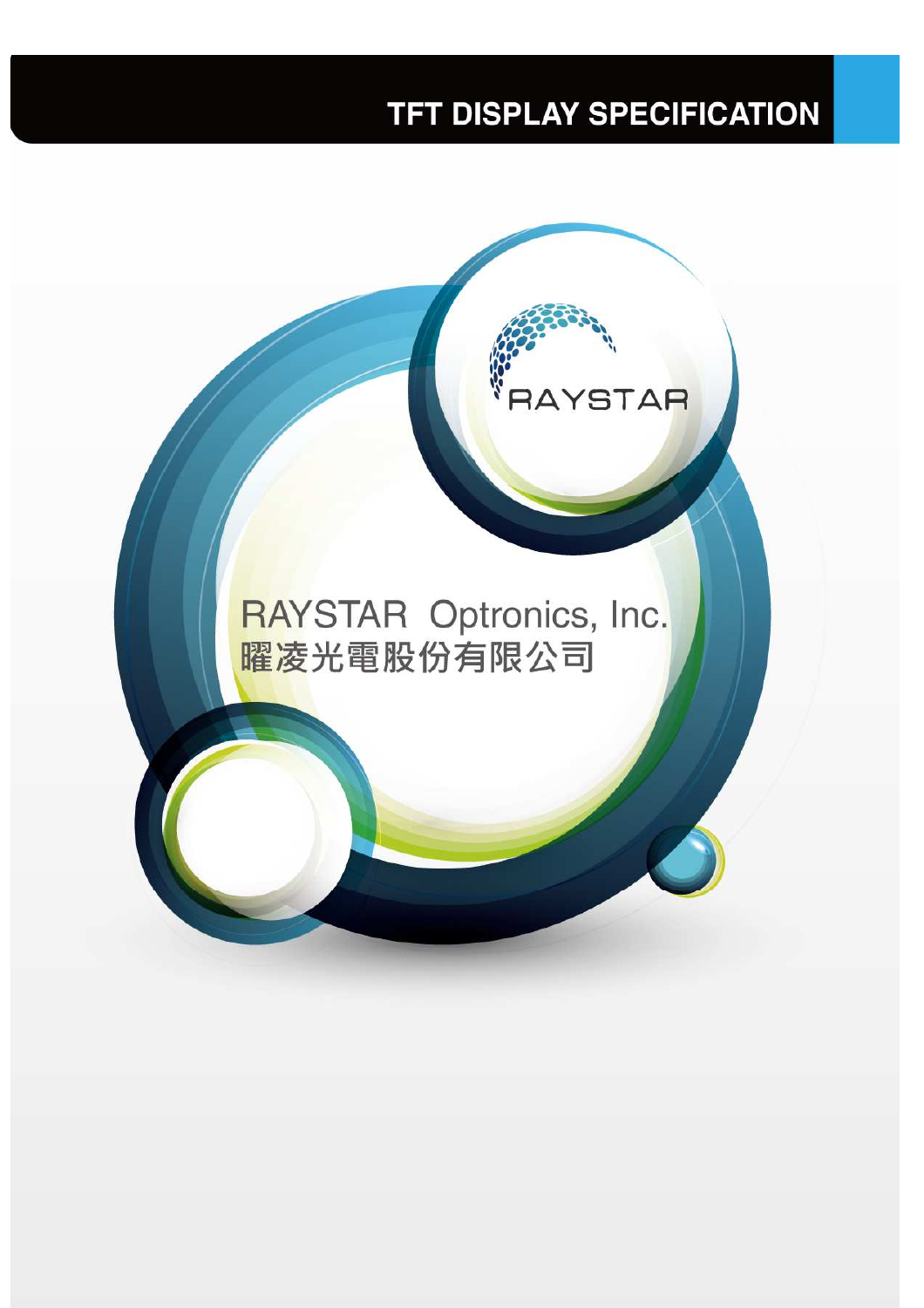

# 曜凌光電股份有限公司 Raystar Optronics, Inc.

T: +886- -4-2565-0761 | F: +886-4-2565-0760 sales@raystar-optronics.com | www.raystar-optronics.com

## **RFA180G-ALW-DNN**

# **SPECIFICATION**

### **General Specifications**

- Size: 1.77 inch
- Dot Matrix: 128 x RGB x 160(TFT) dots
- Module dimension:  $34.0(W) \times 45.83(H) \times 2.65(D)$  mm
- Active area: 28.03 x 35.04 mm
- $\blacksquare$  Dot pitch: 0.073 x 0.219 mm
- LCD type: TFT, Normally White, Transmissive
- View Direction: 6 o'clock
- Gray Scale Inversion Direction: 12 o'clock
- Aspect Ratio: Portrait
- IC: ST7735S or Equivalent
- Interface: SPI
- Backlight Type: LED, Normally White
- Touch Panel: Without Touch Panel
- Surface: Anti-Glare

■ Touch Panel: Without Touch Panel<br>■ Surface: Anti-Glare<br>\*Color tone slight changed by temperature and driving voltage.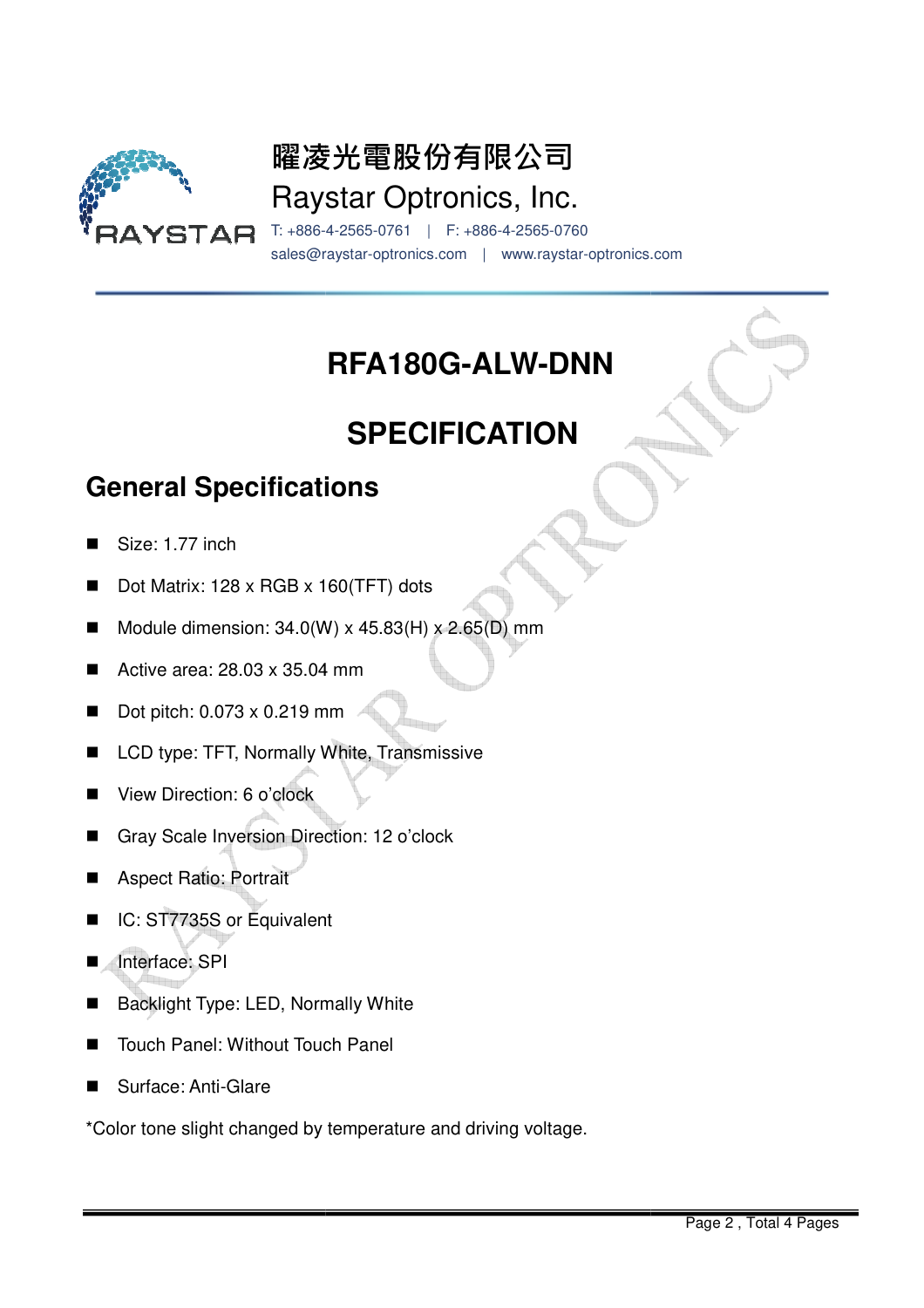## **Interface**

#### **LCM PIN Definition**

| Pin | <b>Symbol</b>           | $\mathsf{I}/\mathsf{O}$ | <b>Function</b>                                                                                                        |
|-----|-------------------------|-------------------------|------------------------------------------------------------------------------------------------------------------------|
|     | $LED+$                  | P                       | Back light anode                                                                                                       |
| 2   | LED-                    | P                       | Back light cathode                                                                                                     |
| 3   | SPI4W<br>$(VCC=4 WIRE)$ |                         | - SPI4W='0', 3-line SPI Enable.<br>- SPI4W='1', 4-line SPI Enable.<br>-If Not Used, Please fix this Pin at DGND Level. |
| 4   | <b>VCC</b>              | P                       | Power Supply.                                                                                                          |
| 5   | <b>GND</b>              | P                       | Ground                                                                                                                 |
| 6   | <b>CS</b>               |                         | Chip enable (CSX)                                                                                                      |
| 7   | <b>RST</b>              |                         | Reset signal (RESX)                                                                                                    |
| 8   | <b>SDA</b>              | 1/O                     | Serial input/output signal in serial interface mode.                                                                   |
| 9   | <b>SCL</b>              |                         | In Serial Interface, this is used as SCL.                                                                              |
| 10  | D/C                     |                         | Data/command selection. (D/CX)                                                                                         |

### **Contour Drawing**